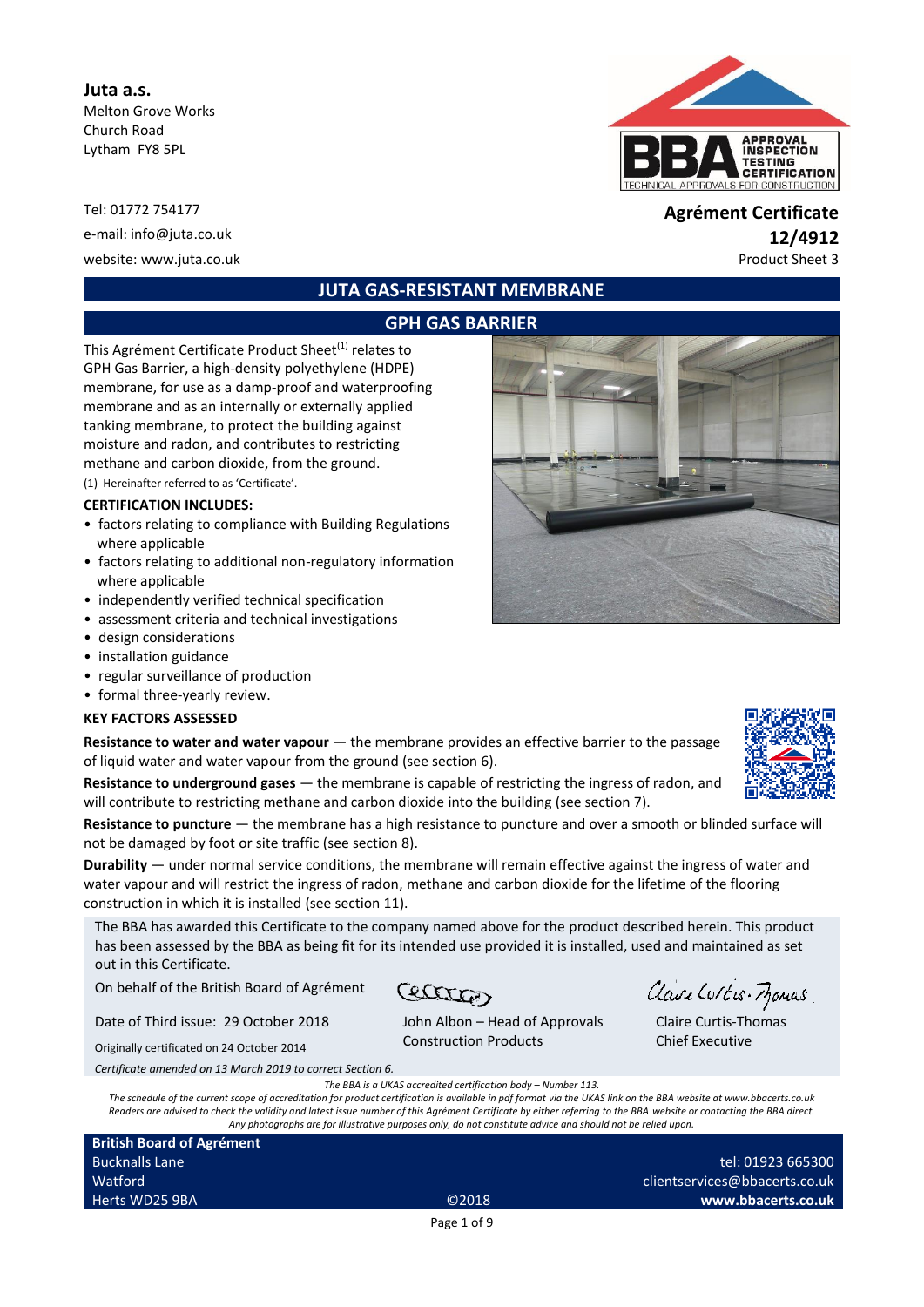# **Regulations**

In the opinion of the BBA, GPH Gas Barrier, if installed, used and maintained in accordance with this Certificate, can satisfy or contribute to satisfying the relevant requirements of the following Building Regulations (the presence of a UK map indicates that the subject is related to the Building Regulations in the region or regions of the UK depicted):

|                                                          |                 | The Building Regulations 2010 (England and Wales) (as amended)                                                                                                                                                                                                                                                                                                                                                                                                                         |
|----------------------------------------------------------|-----------------|----------------------------------------------------------------------------------------------------------------------------------------------------------------------------------------------------------------------------------------------------------------------------------------------------------------------------------------------------------------------------------------------------------------------------------------------------------------------------------------|
| <b>Requirement:</b><br>Comment:                          | C1(2)           | Site preparation and resistance to contaminants<br>When properly installed in a correctly designed structure, the membrane forms an<br>effective barrier to radon, and can contribute to satisfying this Requirement. See<br>sections 7.1 and 7.2 of this Certificate.                                                                                                                                                                                                                 |
| <b>Requirement:</b><br>Comment:                          | C2(a)           | <b>Resistance to moisture</b><br>When properly installed in a correctly designed structure, the membrane forms an<br>effective barrier to the movement of water within the ground-floor slab, enabling<br>compliance with this Requirement. See sections 6.1 and 6.2 of this Certificate.                                                                                                                                                                                              |
| <b>Regulation:</b><br>Comment:                           | $\overline{ }$  | <b>Materials and workmanship</b><br>The membrane is of an acceptable material. See section 11.1 and the Installation part of<br>this Certificate.                                                                                                                                                                                                                                                                                                                                      |
|                                                          |                 | The Building (Scotland) Regulations 2004 (as amended)                                                                                                                                                                                                                                                                                                                                                                                                                                  |
| <b>Regulation:</b><br>Comment:                           | 8(1)            | Durability, workmanship and fitness of materials<br>The membrane can contribute to a construction satisfying this Regulation. See sections<br>11.1 and the Installation part of this Certificate.                                                                                                                                                                                                                                                                                      |
| <b>Regulation:</b><br>Standard:<br>Standard:<br>Comment: | 9<br>3.1<br>3.2 | <b>Building standards applicable to construction</b><br>Site preparation - harmful and dangerous substances<br>Site preparation - protection from radon gas<br>The membrane will enable a floor to satisfy the requirements of this Standard, with<br>reference to clauses 3.1.2 <sup>(1)(2)</sup> , 3.1.6 <sup>(1)(2)</sup> , 3.1.7 <sup>(1)(2)</sup> , 3.1.8 <sup>(1)(2)</sup> , 3.2.1 <sup>(2)</sup> and 3.2.2 <sup>(1)(2)</sup> . See<br>sections 7.1 and 7.2 of this Certificate. |
| Standard:<br>Comment:                                    | 3.4             | Moisture from the ground<br>When properly installed in a correctly designed structure, the membrane forms an<br>effective barrier to the movement of water within the ground-floor slab, enabling<br>compliance with this Standard, with reference to clauses $3.4.2^{(1)(2)}$ , $3.4.4^{(1)(2)}$ and<br>3.4. $6^{(1)(2)}$ . See sections 6.1 and 6.2 of this Certificate.                                                                                                             |
| Standard:<br>Comment:                                    | 7.1(a)          | Statement of sustainability<br>The membrane can contribute to meeting the relevant requirements of Regulation 9,<br>Standards 1 to 6 and therefore will contribute to a construction meeting a bronze level of<br>sustainability as defined in this Standard.                                                                                                                                                                                                                          |
| <b>Regulation:</b><br>Comment:                           | 12              | <b>Building standards applicable to conversions</b><br>Comments in relation to the product under Regulation 9, Standards 1 to 6 also apply to<br>this Regulation, with reference to clause 0.12.1 <sup>(1)(2)</sup> and Schedule $6^{(1)(2)}$ .                                                                                                                                                                                                                                        |
|                                                          |                 | (1) Technical Handbook (Domestic).<br>(2) Technical Handbook (Non-Domestic).                                                                                                                                                                                                                                                                                                                                                                                                           |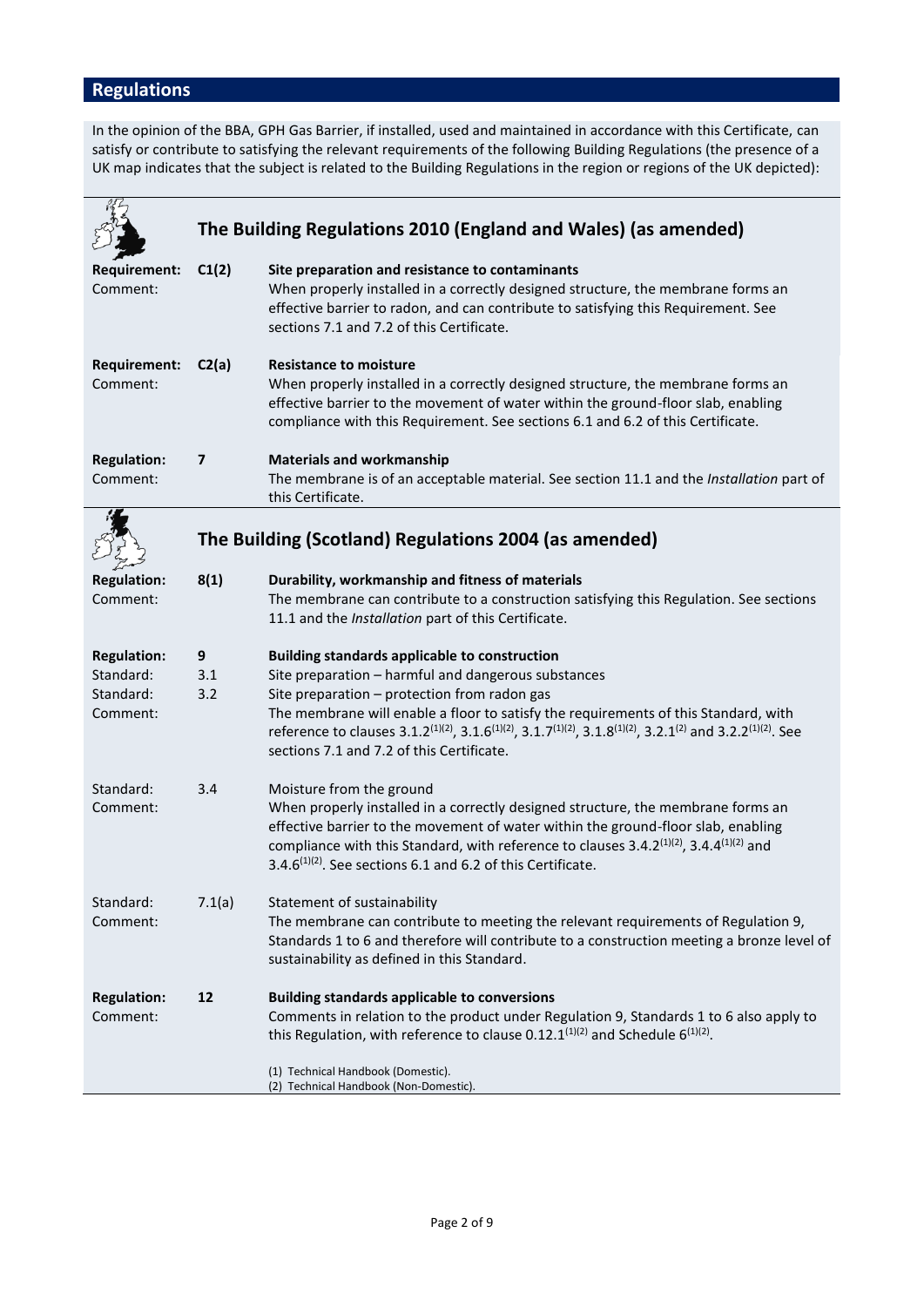|                                |             | The Building Regulations (Northern Ireland) 2012 (as amended)                                                                                                                                                                                                                                |
|--------------------------------|-------------|----------------------------------------------------------------------------------------------------------------------------------------------------------------------------------------------------------------------------------------------------------------------------------------------|
| <b>Regulation:</b>             | 23(a)(i)    | Fitness of materials and workmanship                                                                                                                                                                                                                                                         |
| Comment:                       | (iii)(b)(i) | The membrane is acceptable. See section 11.1 and the Installation part of this<br>Certificate.                                                                                                                                                                                               |
| <b>Regulation:</b><br>Comment: | 26          | Site preparation and resistance to contaminants<br>When properly installed in a correctly designed structure, the membrane forms an<br>effective barrier to radon, enabling compliance with this Regulation. See sections 7.1 and<br>7.2 of this Certificate.                                |
| <b>Regulation:</b><br>Comment: | 28          | Resistance to moisture and weather<br>When properly installed in a correctly designed structure, the membrane forms an<br>effective barrier to the movement of water within the ground-floor slab, enabling<br>compliance with this Regulation. See sections 6.1 and 6.2 of this Certificate |

# **Construction (Design and Management) Regulations 2015 Construction (Design and Management) Regulations (Northern Ireland) 2016**

Information in this Certificate may assist the client, designer (including Principal Designer) and contractor (including Principal Contractor) to address their obligations under these Regulations.

See section: 1 *Description* (1.2) of this Certificate.

## **Additional Information**

# **NHBC Standards 2018**

In the opinion of the BBA, GPH Gas Barrier, if installed, used and maintained in accordance with this Certificate, can satisfy or contribute to satisfying the relevant requirements in relation to *NHBC Standards*, Chapters 4.1 *Land quality – managing ground conditions*, 5.1 *Substructure and ground bearing floors* and 5.4 *Waterproofing of basements and other below ground structures*.

Where Grade 2 or 3 protection is required, and the below ground wall retains more than 600 mm (measured from the top of the retained ground to the lowest finished floor level), the membrane should be used in combination with either a Type B or C waterproofing protection.

# **CE marking**

The Certificate holder has taken the responsibility of CE marking the product in accordance with harmonised European Standard BS EN 13967 : 2012. An asterisk (\*) appearing in this Certificate indicates that data shown are given in the manufacturer's Declaration of Performance.

#### **Technical Specification**

## **1 Description**

1.1 GPH Gas Barrier is a single-layer, HDPE membrane.

1.2 The membrane has the following nominal characteristics:

| Thickness (mm)                             | 1.0     |
|--------------------------------------------|---------|
| Roll length (m)                            | various |
| Roll width (m)                             | various |
| Mass per unit area $(g \cdot m^{-2})$      | 1000    |
| Tensile strength* $(N.50 \text{ mm}^{-1})$ |         |
| Machine direction                          | 900     |
| Cross direction                            | 900     |
|                                            |         |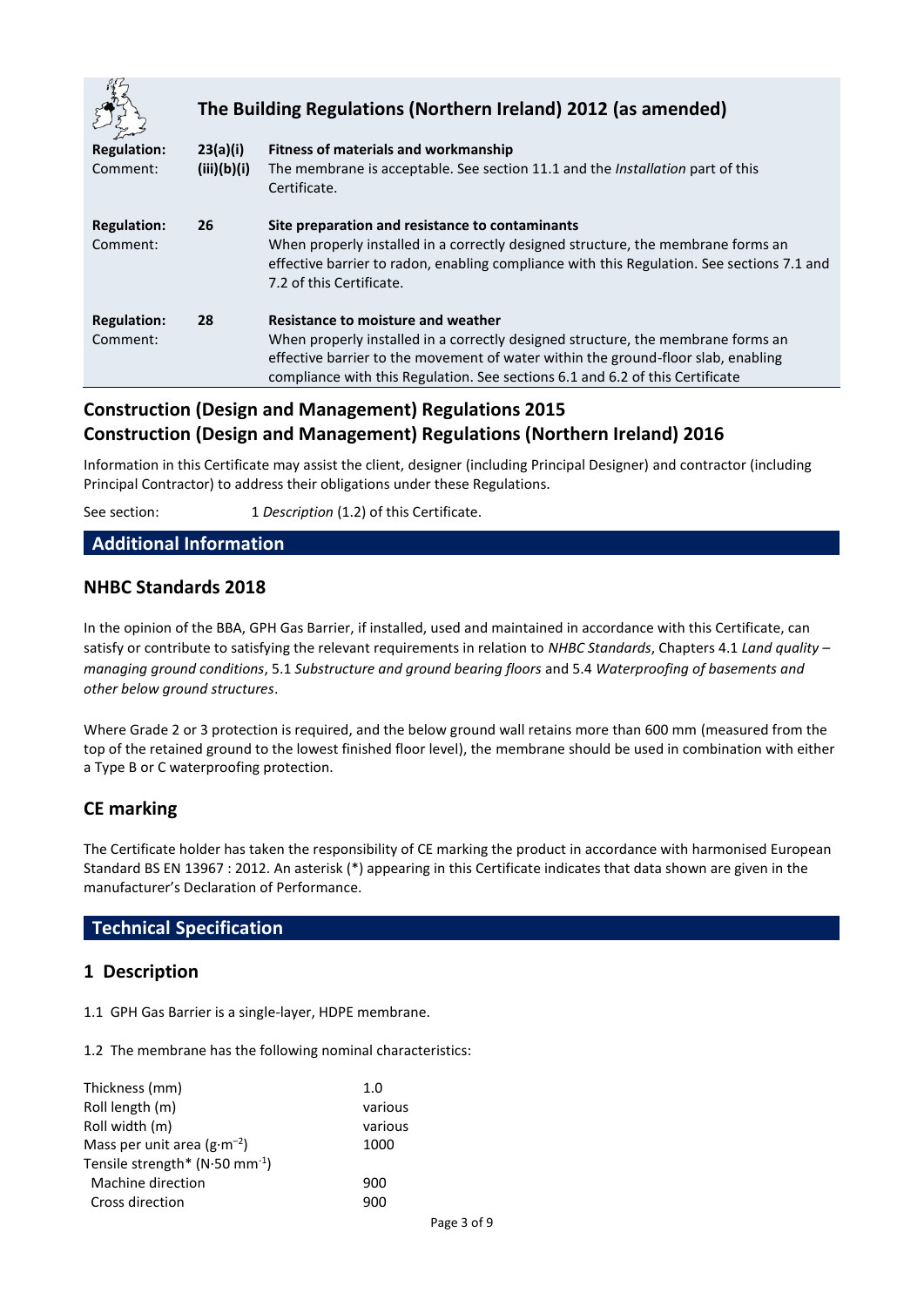| Nail tear resistance*   |       |
|-------------------------|-------|
| Machine direction       | 650   |
| Cross direction         | 750   |
| Watertightness (60kPa)* | pass  |
| Colour                  |       |
| upper surface           | black |
| lower surface           | hlack |

1.3 Ancillary products for use with the membrane include:

- $\bullet$  butyl or bitumen tape  $-$  for use at joints and laps
- $\bullet$  jointing tape  $-$  for securing laps and joints
- $\bullet$  fixing bolt and steel strip with neoprene seal  $-$  for mechanically fixing the membrane to the substrate
- $\bullet$  self-sealing screw fix plug waterproofing fixing.

1.4 Ancillary products for use with the membrane, but outside the scope of this Certificate, include:

- GP Top Hats to seal around entry points to the membrane
- GP Internal Corner Cloaks prefabricated corner details
- GP External Corner Cloaks prefabricated corner details
- GP Primer to provide adhesion for application of bitumen-enhanced geomembranes
- GP Void Vent 25 cuspated HDPE drainage core with a non-woven polypropylene geotextile separator/filter bonded to one side
- GP Void Vent 40 cuspated HDPE drainage core with a non-woven polypropylene geotextile separator/filter bonded to one side
- GP Protection Fleece to form a protective layer to prevent damage to the membrane
- GR-SAM gas-resistant self-adhesive membrane
- WP-SAM self-adhesive waterproofing membrane.

## **2 Manufacture**

2.1 The membrane is manufactured by an extrusion/coating process.

2.2 As part of the assessment and ongoing surveillance of product quality, the BBA has:

- agreed with the manufacturer the quality control procedures and product testing to be undertaken
- assessed and agreed the quality control operated over batches of incoming materials
- monitored the production process and verified that it is in accordance with the documented process
- evaluated the process for management of nonconformities
- checked that equipment has been properly tested and calibrated
- undertaken to carry out the above measures on a regular basis through a surveillance process, to verify that the specifications and quality control operated by the manufacturer are being maintained.

2.3 The management system of Juta a.s. has been assessed and registered as meeting the requirements of BS EN ISO 9001 : 2008 and BS EN ISO 14001 : 2015 by Bureau Veritas (Certificates CZ002814-1 and CZ002815-1 respectively).

# **3 Delivery and site handling**

3.1 Rolls are wrapped in polythene film. Each roll has a leaflet enclosed describing the membrane and installation details. The BBA logo and the number of this Certificate are printed on the leaflet and pallet label.

3.2 The rolls must be stacked on a flat surface, kept under cover and protected from sunlight and mechanical damage.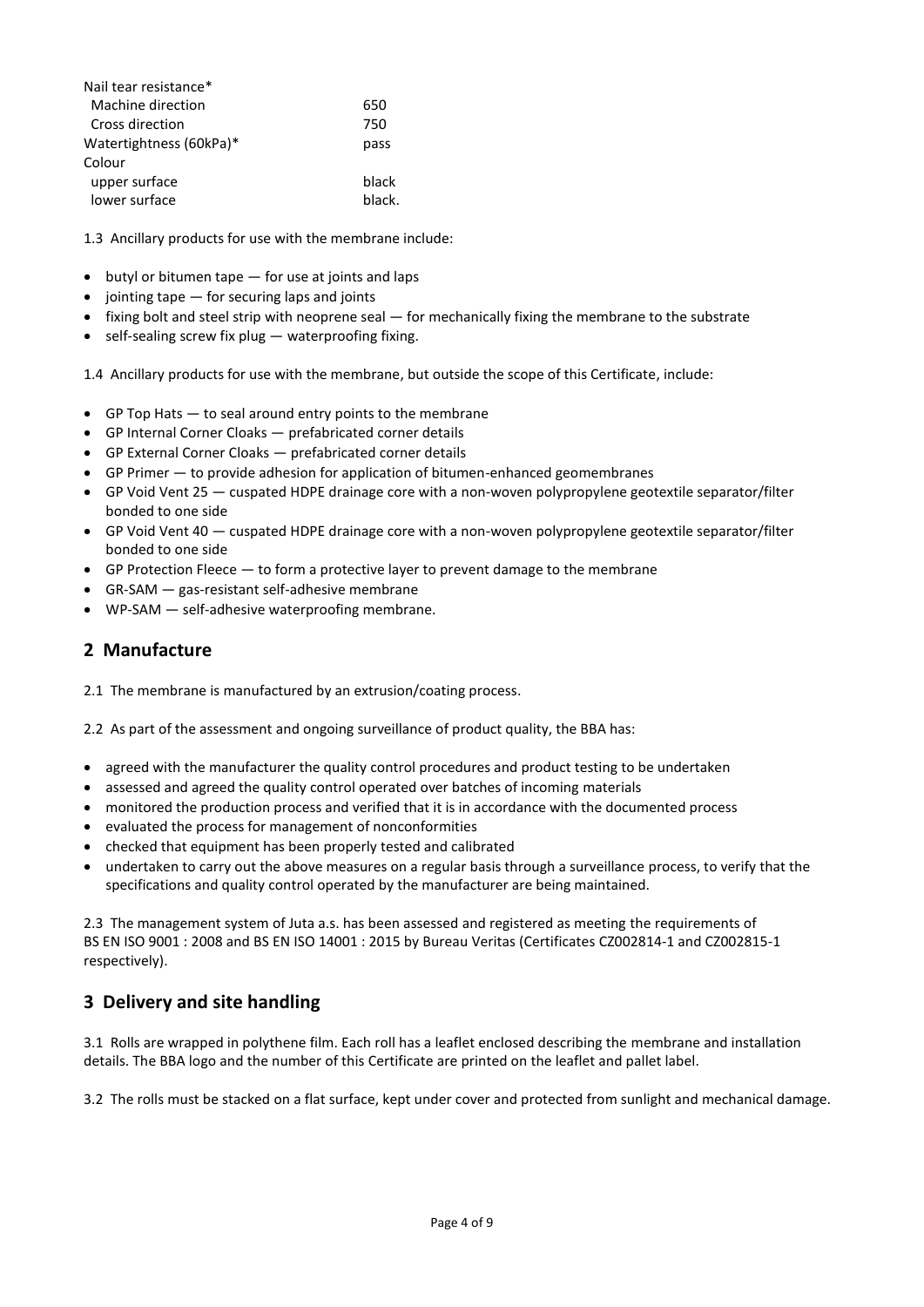#### **Assessment and Technical Investigations**

The following is a summary of the assessment and technical investigations carried out on GPH Gas Barrier.

#### **Design Considerations**

#### **4 Use**

4.1 GPH Gas Barrier is satisfactory for use as a gas-resistant barrier to restrict the ingress of radon into buildings from naturally occurring sources. The membrane can also contribute to restricting the passage of methane and carbon dioxide (see section 7).

4.2 Buildings in areas of risk should be constructed in accordance with the recommendations of BRE Report BR 211 : 2015 and following the guidance set out in BS 8485 : 2015.

4.3 The membrane is also satisfactory for use as a damp-proof and waterproof membrane for solid concrete floors and underground structures for internally or externally applied tanking below ground, in accordance with CP 102 : 1973 Section 3, and BS 8102 : 2009, provided it is fully supported and protected.

## **5 Practicability of installation**

The membrane is designed to be installed by a competent general builder, or a contractor, experienced with this type of product.

#### **6 Resistance to water and water vapour**



6.1 The membrane, including joints, provides an effective barrier to the passage of liquid moisture from the ground.

6.2 When installed in accordance with the following documents, the membrane will comply with the minimum sheet thickness detailed in the national Building Regulations:

```
England and Wales — Approved document C, requirements C2(a), Section 4.8 and 4.14
Scotland — Mandatory Standard 3.4, clauses 3.4.2, 3.4.4 and 3.4.6
Northern Ireland — Technical booklet C, Regulation 28(a), Clauses 5.5, 5.13 and 5.17.
```
6.3 The membrane is impervious to water and provides a waterproof layer capable of accepting minor structural movements without damage.

#### **7 Resistance to underground gases**



7.1 The membrane will contribute to restricting the ingress of radon, methane and carbon dioxide into buildings from landfill and naturally occurring sources.

7.2 When used as part of the structural barrier in basement floor and wall constructions conforming to BS 8102 : 2009, Grade 2 and 3 waterproofing, the membrane will contribute to restricting the ingress of radon, methane and carbon dioxide into a building from landfill and naturally occurring sources, with reference to BS 8485 : 2015, Table 5.

7.3 Measured gas permeability/diffusion values on an unjointed membrane are given in Table 1.

*Table 1 Gas permeability of GPH Gas Barrier*

| Gas                    | <b>Method</b>  | <b>Result</b>                                              |
|------------------------|----------------|------------------------------------------------------------|
| Radon                  | K124/02/95     | $1.1 \times 10^{-11}$ m <sup>2.</sup> s <sup>-1</sup>      |
| Methane <sup>(1)</sup> | BS ISO 15105-1 | 56.4 ml m <sup>-2-</sup> d <sup>-1</sup> atm <sup>-1</sup> |

(1) BS 8485 : 2015 requires that the methane transmission measured in accordance with BS ISO 15105-1 : 2007 for gas-resistant membranes is  $<$ 40 ml·m<sup>-2.</sup>d<sup>-1</sup>.atm<sup>-1</sup>.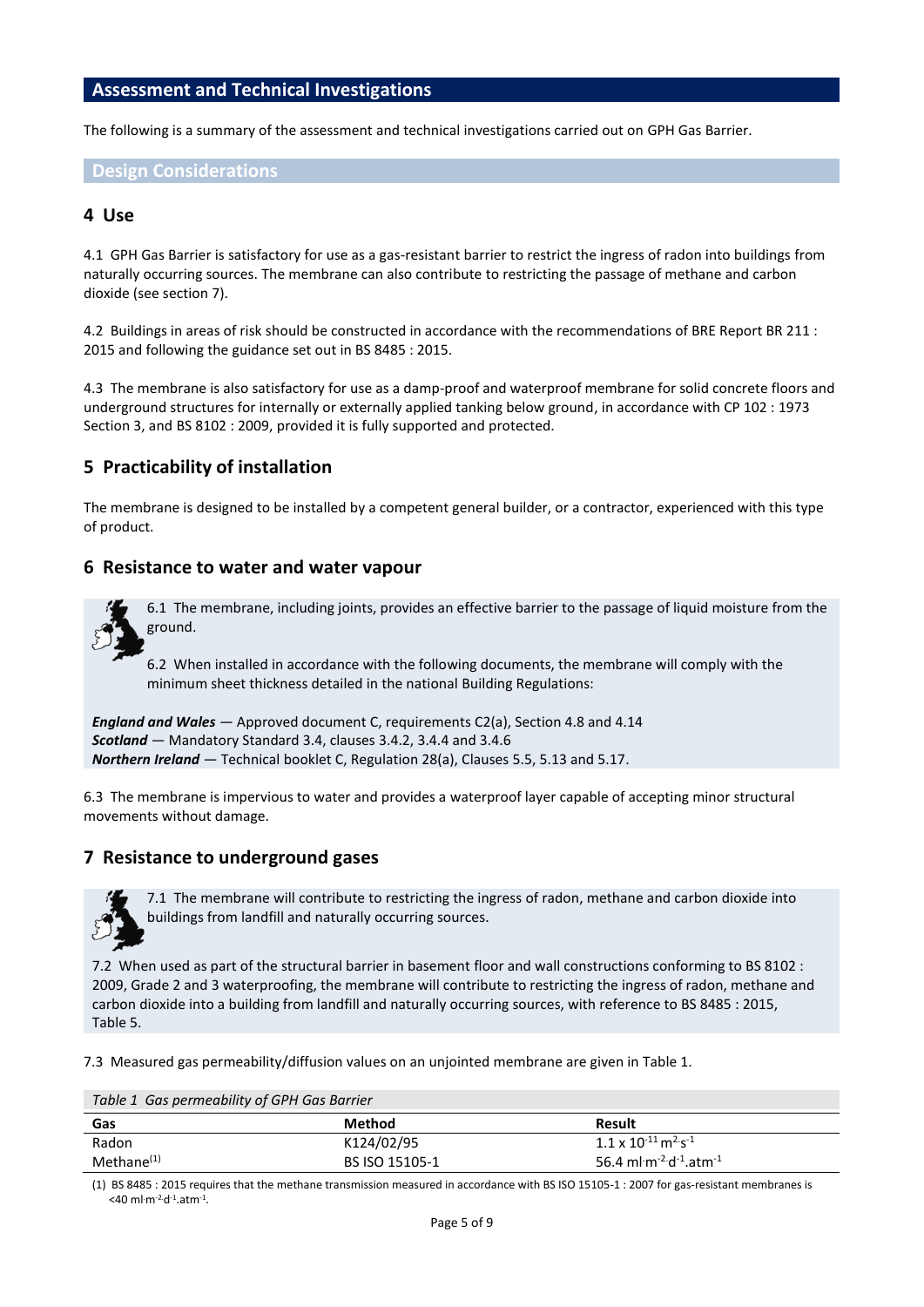7.4 BRE Report BR 211 : 2015 recommends a 300 µm thick polyethylene sheet as the minimum required thickness for a gas-resistant membrane. It is generally accepted that other materials with comparable or higher gas resistance are suitable, provided they can withstand the construction process. In the opinion of the BBA, the membrane satisfies these criteria.

## **8 Resistance to puncture**

8.1 The membrane can be punctured by sharp objects, and care should be taken when handling building materials over the exposed surface.

8.2 Provided there are no sharp objects present on the membrane's surface prior to and during installation of the protective layer, the membrane will not be damaged by normal foot traffic.

## **9 Underfloor heating**

There will be no adverse effect on the membrane from underfloor heating under normal service conditions. In other circumstances, the Certificate holder's advice should be sought.

## **10 Maintenance**

As the membrane is confined under concrete and has suitable durability (see section 11), maintenance is not required. However, any damage occurring before enclosure must be repaired (see section 16).

## **11 Durability**



11.1 The membrane will, under normal circumstances, remain effective against the ingress of water and water vapour, and will restrict the ingress of radon, methane and carbon dioxide during the lifetime of the building.

11.2 Long periods of exposure to ultraviolet light will reduce the effectiveness of the membrane.

## **12 Reuse and recyclability**

The membrane comprises polyethylene, which can be recycled.

## **Installation**

#### **14 General**

14.1 GPH Gas Barrier must be installed and fixed in accordance with this Certificate, the Certificate holder's instructions and the relevant clauses of BRE Report BR 211 : 2015 and BS 8485 : 2015. Additional guidance on the use of damp-proof membrane material is available in BS 8000-4 : 2014.

14.2 The membrane can be installed in all normal site conditions, provided that the air temperature is not below 5°C to prevent the risk of surface condensation.

# **15 Procedure**

15.1 The membrane must only be applied to surfaces that have a smooth finish, ie they should be free from voids, projections and mortar deposits. Surfaces should be dry and free from dust and frost.

15.2 Concrete surfaces should be dense. Vertical surfaces of brickwork and blockwork must be dry and rendered to provide an even surface. Brickwork or blockwork not rendered must be flush pointed to give a smooth surface without sudden changes in level.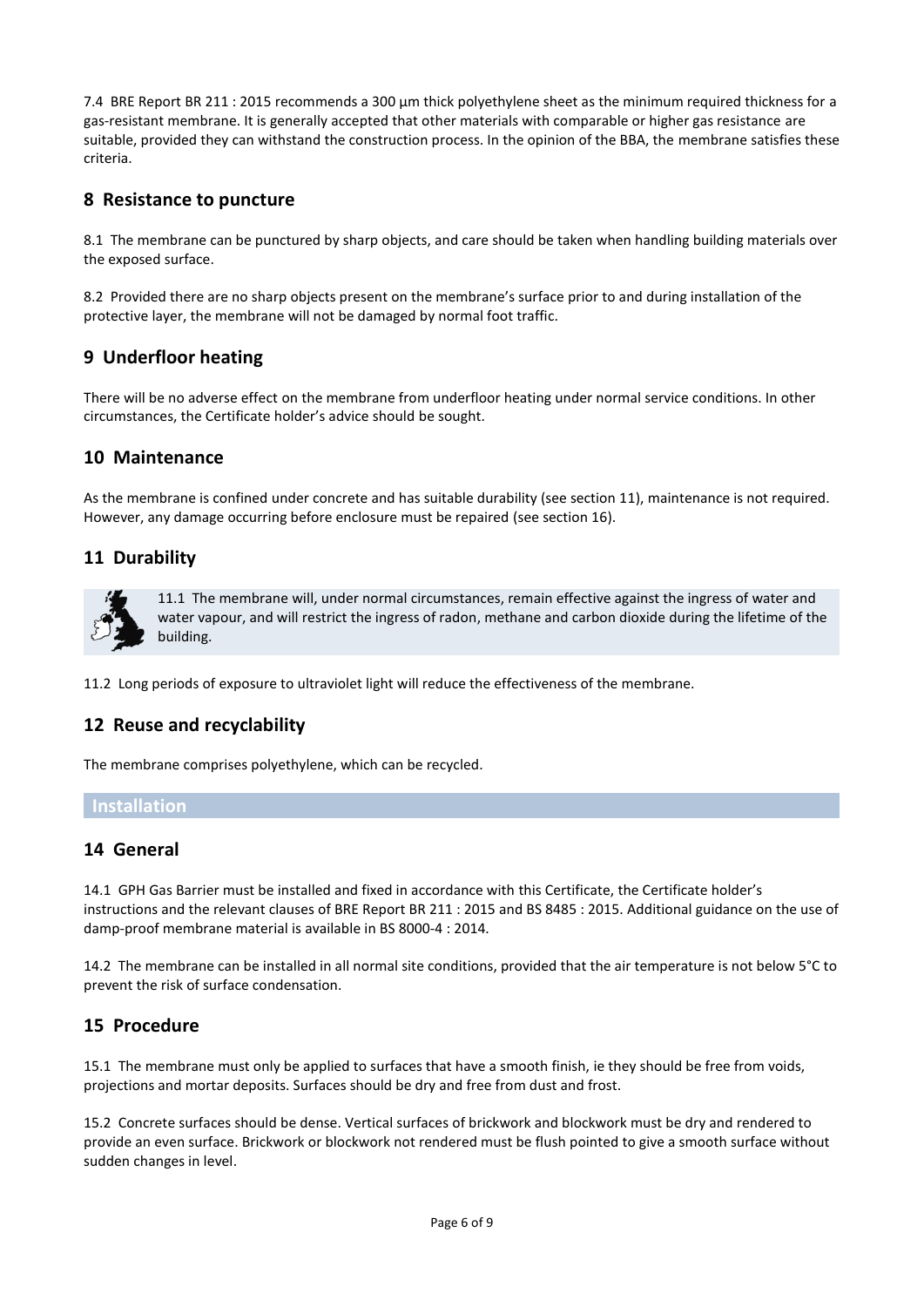15.3 The membrane is rolled out either side up, ensuring that it is properly aligned. All end and side overlaps should be a minimum of 100 mm and prepared in accordance with the Certificate holder's instructions.

15.4 When the membrane is laid below the concrete slab, it should be loose-laid to accommodate any small movements.

15.5 All surfaces must be dried thoroughly prior to the application of the butyl tape. A strip of the tape is unrolled over the membrane with its nearest edge 50 mm from the membrane edge. The protective paper is removed from the butyl tape prior to rolling an adjacent run of the membrane, which must be carefully unrolled over the jointing tape, ensuring a 100 mm overlap. Alternatively, joints can be welded.

15.6 All service penetrations and direction changes should be properly detailed in accordance with the Certificate holder's instructions. Service ducts should be vented to prevent the possibility of gas accumulating in confined spaces.

15.7 The continuity of the gas protection must extend over the footprint of the building and the gas membrane must be sealed to a gas-resistant damp-proof course.

15.8 The membrane should be covered by a screed or other protective layer as soon as possible after installation. If blockwork protection is used, care must be taken to avoid damage to the membrane during construction.

15.9 When used in vertical applications the membrane is mechanically fixed in accordance with the manufacturer's instructions.

## **16 Repair**

Any damage to the membrane must be repaired using a patch of the membrane, and laps sealed with double-sided tape and secured with the butyl tape. All patched areas must extend a minimum of 100 mm from the damaged area. If required by the local authority, repair work should be confirmed by an independent validation report, as all gas membrane installations should be subject to third-party validation, in accordance with BS 8485 : 2015.

#### **Technical Investigations**

# **17 Tests**

17.1 An assessment was made of data to BS EN 13967 : 2012 in relation to:

- tensile strength and elongation
- nail tear resistance
- watertightness
- resistance to static loading.

17.2 Tests were carried out to determine:

- thickness, width, density and mass per unit area
- dimensional stability, low temperature flexibility and water vapour permeability
- tensile strength and elongation on controls and after 12 weeks heat ageing at 70°C, and after 100 hours UVB exposure
- watertightness on controls and after 12 weeks heat ageing at 70°C
- nail tear strength on controls and after 12 weeks heat ageing at 70°C
- resistance of joints to air pressure
- tensile strength of joints on controls and after 12 weeks heat ageing at 70°C
- watertightness of joints and fixings at 12 m head of water

to assess:

- membrane characteristics
- durability of the membrane and the joints.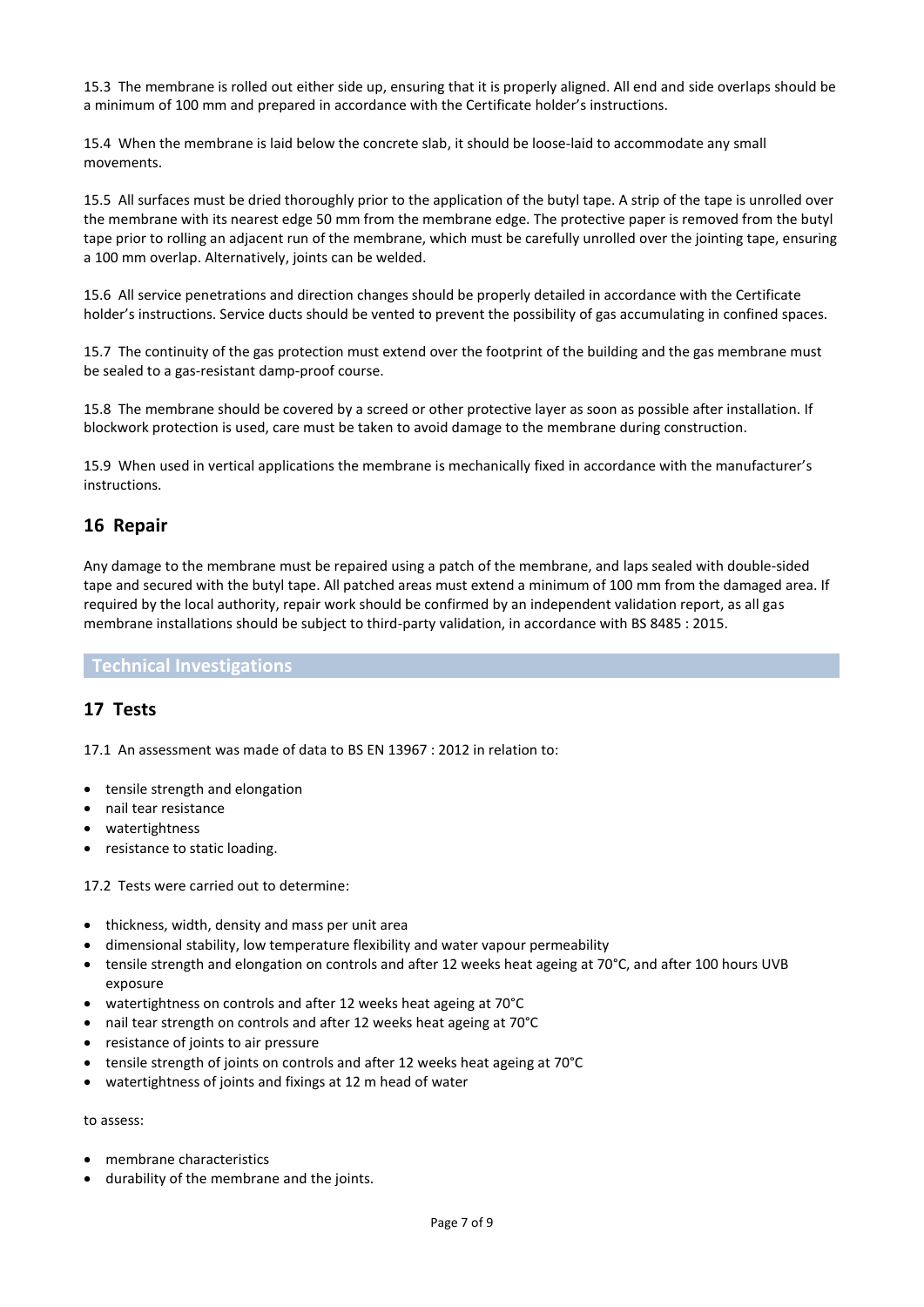# **18 Investigations**

18.1 An evaluation was made of the results of the test data regarding permeability of radon, methane and carbon dioxide.

18.2 A site visit was conducted to assess practicability of installation.

18.3 The manufacturing process was evaluated, including the methods adopted for quality control, and details were obtained of the quality and composition of the materials used.

## **Bibliography**

BRE Report BR 211 : 2015 *Radon : Guidance on protective measures for new buildings*

BS 8000-4 : 2014 *Workmanship on building sites — Code of practice for waterproofing*

BS 8102 : 2009 *Code of practice for protection of below ground structures against water from the ground*

BS 8485 : 2015 *Code of practice for the design of protective measures for methane and carbon dioxide ground gases for new buildings*

BS EN 13967 : 2012 *Flexible sheets for waterproofing — Plastic and rubber damp proof sheets including plastic and Rubber basement tanking sheet — Definitions and characteristics*

BS ISO 15105-1 : 2007 *Plastics – Film and Sheeting – Determination of gas transmission rate – Part 1: Differential Pressure methods.*

BS EN ISO 9001 : 2008 *Quality management systems — Requirements*

BS EN ISO 14001 : 2015 *Environmental management systems — Requirements with guidance for use*

CP 102 : 1973 *Code of practice for protection of buildings against water from the ground*

K124/02-95 Radon diffusion coefficient by Czech Technical University to test number 124-11 – Measurement of radon *coefficient*